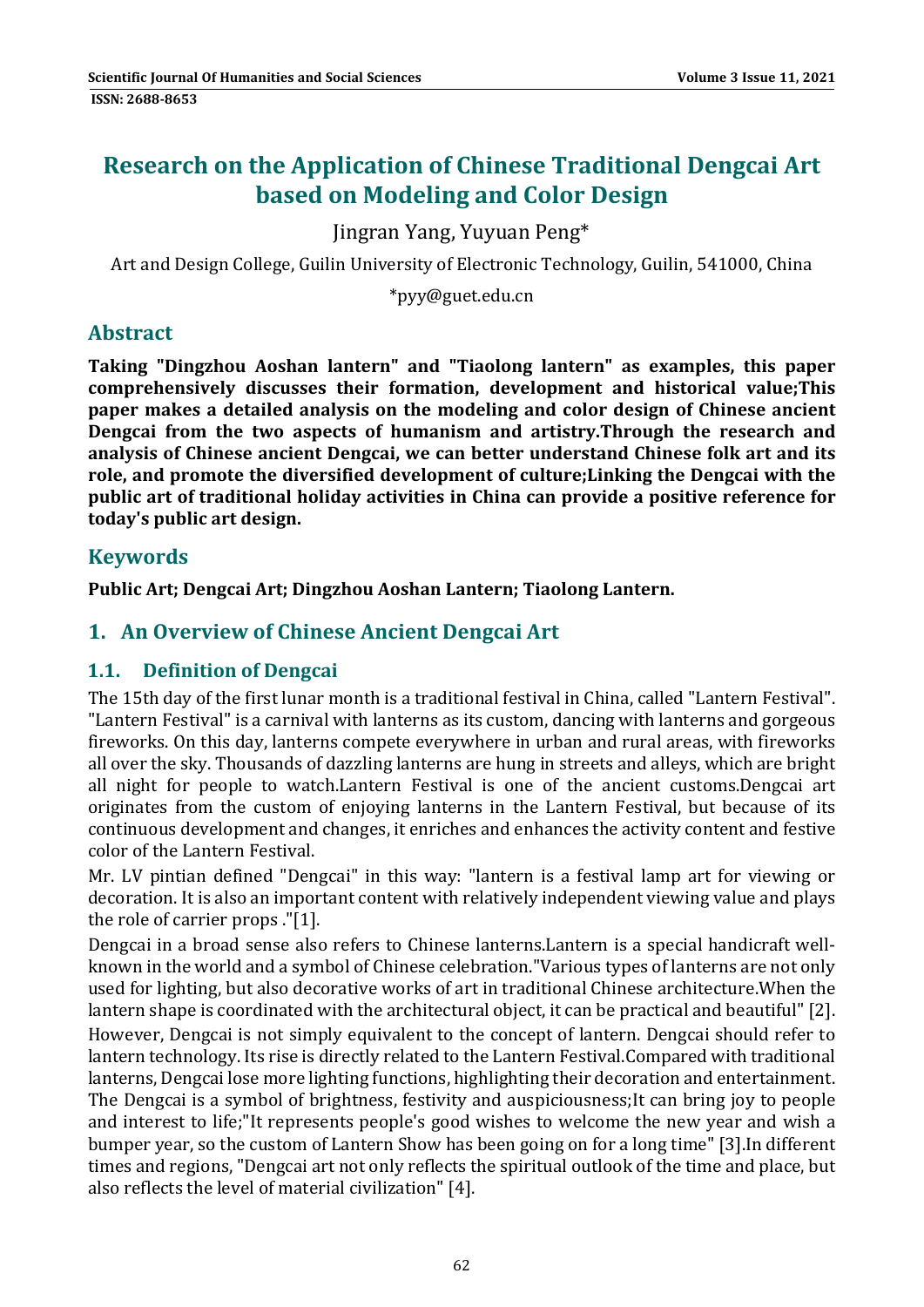### **1.2. The Origin and Historical Evolution of Dengcai**

Dengcai, derived from the evolution of lamps and lanterns, has been independent of the forest of lamps and lanterns in the world for thousands of years. It is the most lamp form with Chinese national characteristics. 

As for the origin of the Lantern Festival, the earliest one is the description of the lantern opening scene in the ode to the lantern in the Southern Dynasty: there are oil lamps, lacquer lamps, or burning incense, or wax, and the lights shine in the water. The article describes the grand occasion of watching lanterns. From the seasonal point of view, it may be in early spring, but it can not be determined that it is the 15th of the first month, so it is not convincing.

It was not until the Sui Dynasty that people saw the lively scene on the 15th of the first month:"On the night of the 15th day of the first month of every year, people revel in the streets. Drums shake the sky and fire shines on the ground. People do not hesitate to spend money and money to make competition lanterns. Moreover, all the people in the family, regardless of their master and servant, whether high or low, whether men or women, break all the boundaries of grade, gender and high or low, and all that is left is singing and laughing."[5] We can see the grand occasion and luxury of the Lantern Festival at that time. In addition, there is evidence in "Sui Shu  $\cdot$  Yingyue Zhi": "on the 15th of the first month of the second year of emperor Yang & apos; s great cause of Sui Dynasty (AD 606), there was a big torch outside the gate of Kyoto. The light and candle lit up the heaven and earth. This is the case at this time of year. "It seems that this statement is still valid. It is the earliest and clearest record of the Lantern Festival in official history. 

There have always been different opinions about when the Lantern Festival began. There are countless interesting legends about its origin. Most of those legends are just folk stories, and the formation of the real Lantern Festival is much more complicated.

There are mainly the following statements about the origin of the Lantern Festival:

(1) Folk belief. One view is that Emperor Wu of the Han Dynasty worshipped the "Taiyi" God and designated the 15th of the first month as the "Lantern Festival", during which the night martial law was lifted. Many scholars believe that "watching lanterns on the 15th night of the first month" is a custom handed down from the Han Dynasty[6]. However, this statement is not true, because "Taiyi" was on a certain day in the first ten days, that is, it was not on the 15th of the first month, and there was no mention of Zhang Deng in the literature.

(2) Royal political commemoration. It is said that the day when Emperor Wen of Han Dynasty Liu Heng ascended the throne was the fifteenth day of the first month. In order to celebrate this day, Emperor Wen went out of the palace every year to celebrate with the people. Later, it was slowly designated as the Lantern Festival.

(3) The need to advocate religion. One view is that it originated from Taoism. Taoism matches three yuan with three officials, and the heavenly official is Shangyuan on the 15th day of the first lunar month. Therefore, the Lantern Festival is a product of Taoism. Another view is that it originated from Buddhism. In the Eastern Han Dynasty, Buddhism was introduced into China. Emperor Ming and Han believed in Buddhism and advocated Buddhism. He decreed that every year around the 15th day of the first month, that is, "Shangyuan night", the palace, temples and even the gentry and common people should hang lamps. In the Tang and Song Dynasties, believers who offered lanterns to Buddhas, pagodas and temples could obtain endless blessings, wisdom and various immeasurable blessings before and after death. Therefore, people in Buddhism regard lighting lamps for Buddha as a daily task and regard lighting lamps as a Dharma edge to help practice. Such religious activities also have an impact on the formation of the Lantern Festival, and may have a greater and more direct impact.

These records are of great reference value for the study of the origin of the Lantern Festival. Whether the Lantern Festival originated from ancient folk beliefs, Royal political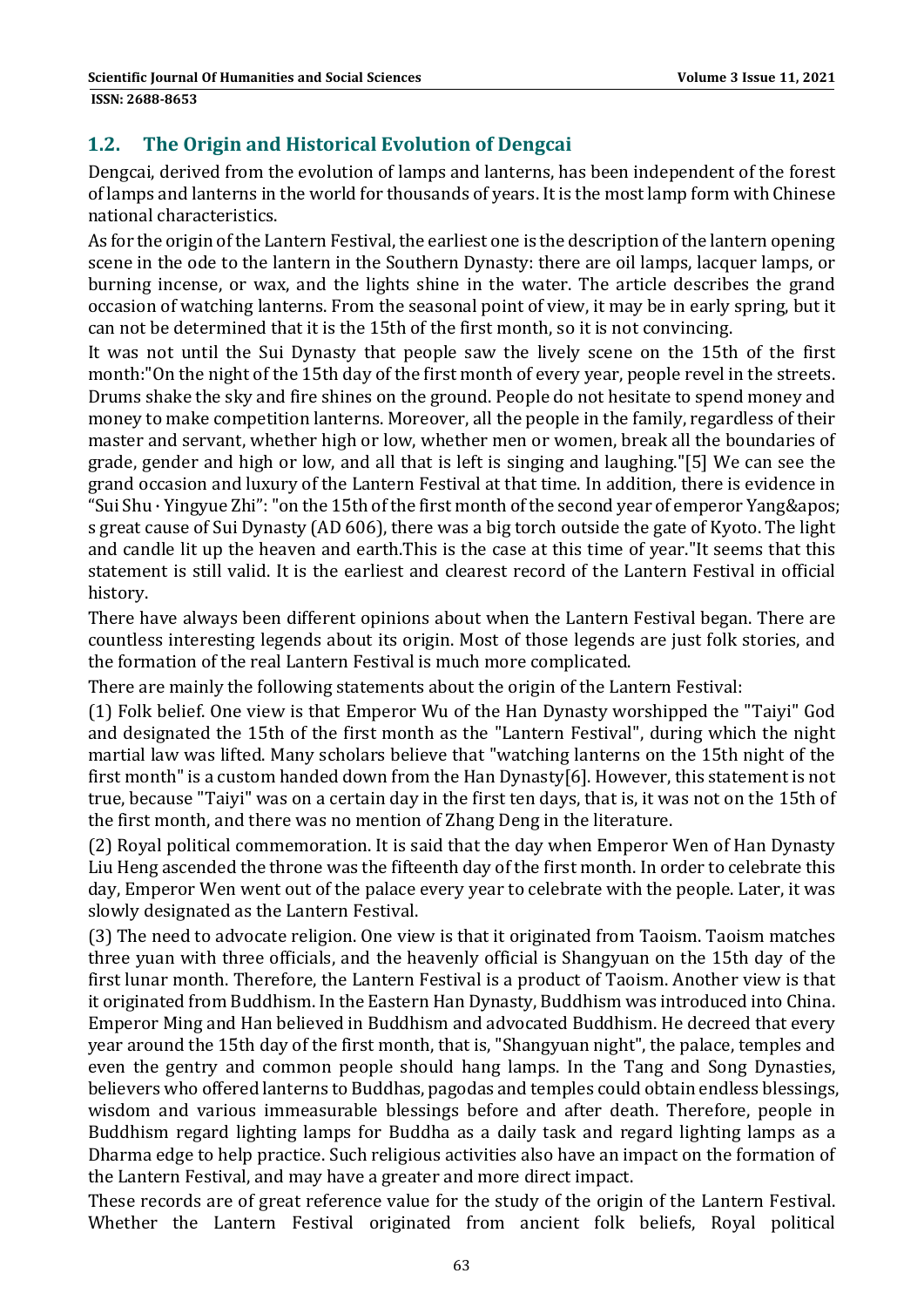commemorations, or the need to advocate religion, it gradually lost its original religious or political meaning and turned into a folk mass Festival.

# **2. The Art Design of Dengcai**

From the perspective of the artistic design of Dengcai and its influence on future generations, Dingzhou Aoshan lamp and Tiaolong lantern are the most representative. The following takes Dingzhou Aoshan lamp and Tiaolong lantern as an example to analyze the artistic design of Dengcai and its historical and cultural value.

#### **2.1. Dingzhou Aoshan Lamp**

Aoshan lantern is a large-scale lantern festival in ancient times. Its scale and momentum are no less than the magnificent buildings and halls. It is a large-scale lantern group popular in ancient and modern times. Aoshan lantern is an important part of the Lantern Festival. It is not only an indispensable lantern scene in the Lantern Festival of previous dynasties, but also a festival custom of the Han nationality in the old times. It is in the history of Lantern Festival all over the countryHebei Lantern Festival has been famous since ancient times. Aoshan Lantern Festival in Dingzhou City is the earliest and most famous Lantern Festival.

(1) Historical origin of Dingzhou Aoshan lantern 

Aoshan Lantern Festival has a long history. Aoshan is five high mountains floating in the Bohai Sea in ancient myths and legends. The Jade Emperor ordered 15 giant AO to carry them. From then on, the five mountains stood still in the sea and were called Aoshan. The ancestors piled the lights into a mountain and made the Dengshan into a giant Ao shape, which was called "Aoshan lantern"The formation and development of Aoshan lantern is closely related to the folk custom of appreciating lanterns on the Lantern Festival night. In ancient times, the 15th day of the first month was called Shangyuan day. On the night of Shangyuan day, people put candles in front of and behind their houses and at the head of fields and Gardens to pray for less disasters and a bumper harvest in mulberry fields throughout the year. Since then, the custom of lighting lanterns on Shangyuan day has emerged.

According to historical records, during the Yongping period of the Ming emperor of the Han Dynasty (AD 58-75), in order to promote Buddhism, the Ming emperor "lit a lamp to show Buddha" in the palace and temple on the 15th of the first month.Later, the custom of putting lanterns on the Lantern Festival spread to the people from the original that it was only held in the palace. In the Song Dynasty, the capital and state capitals generally designed large-scale Aoshan lanterns based on the mythical Aoshan. People formed a huge mountain shape with colored silk, and then piled up the lanterns to make rockery and fake water. There were curved bridges and pavilions in the middle, on which lanterns of different styles and sizes were hung. At the same time, in additionThe lights, such as fast-moving animals and immortal figures with mechanical brakes, play the scene of fairy gatherings for people to watch. This mountain shaped large-scale light combination is called Aoshan.

In the "Shangyuan lantern painting" (Fig.1), a precious material of the Ming Dynasty lantern, the Aoshan lantern is rich and wonderful. There are many kinds of lamps, including dragon and Phoenix, Kirin, Aoyu, lion and horse, shrimp and crab, as well as flowers and fruits such as lotus, pomegranate and pumpkin. It is a grand lantern exhibition.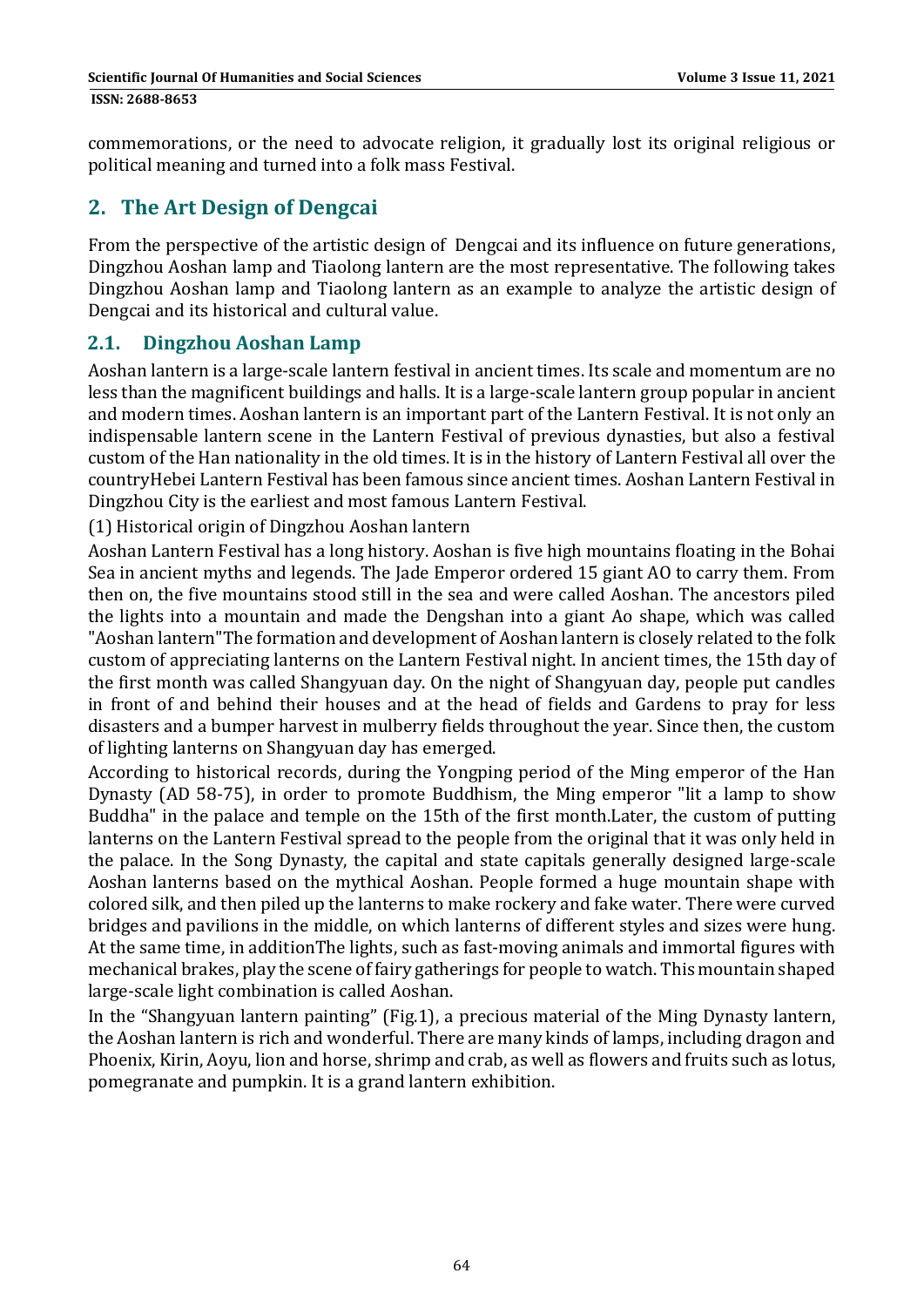

**Fig 1.** Color picture of Shangyuan lantern (partial) (source: Baidu pictures)

The painting of the Southern Metropolis (Fig.2) painted by the Ming dynasty recorded this grand occasion. "A thousand gold lanterns in Ao mountain" can't be made by ordinary people. Only when the royal family wants to enjoy it, they build one at the gate of the palace for the people to visit for a few days. Among the people, some people have raised money to build Aoshan lanterns with small scale and simple decoration, which can still meet the wishes of selfentertainment and entertaining people.



**Fig 2.** Aoshan lantern in the picture of the Southern Metropolis (source: Baidu pictures)

Because Aoshan lantern is based on myths and legends, people can only build it with their own imagination. However, in the production of Aoshan lantern, some fixed rules and characteristics have also been formed. For example, shed painters often use the way of large down and small up, stacked layers of barriers to show the shape of the mountain, green trees, quiet mountains with water flow, and legendary gods and gods with pavilions and colorful charactersResidence,  $etc.$  (Fig.3)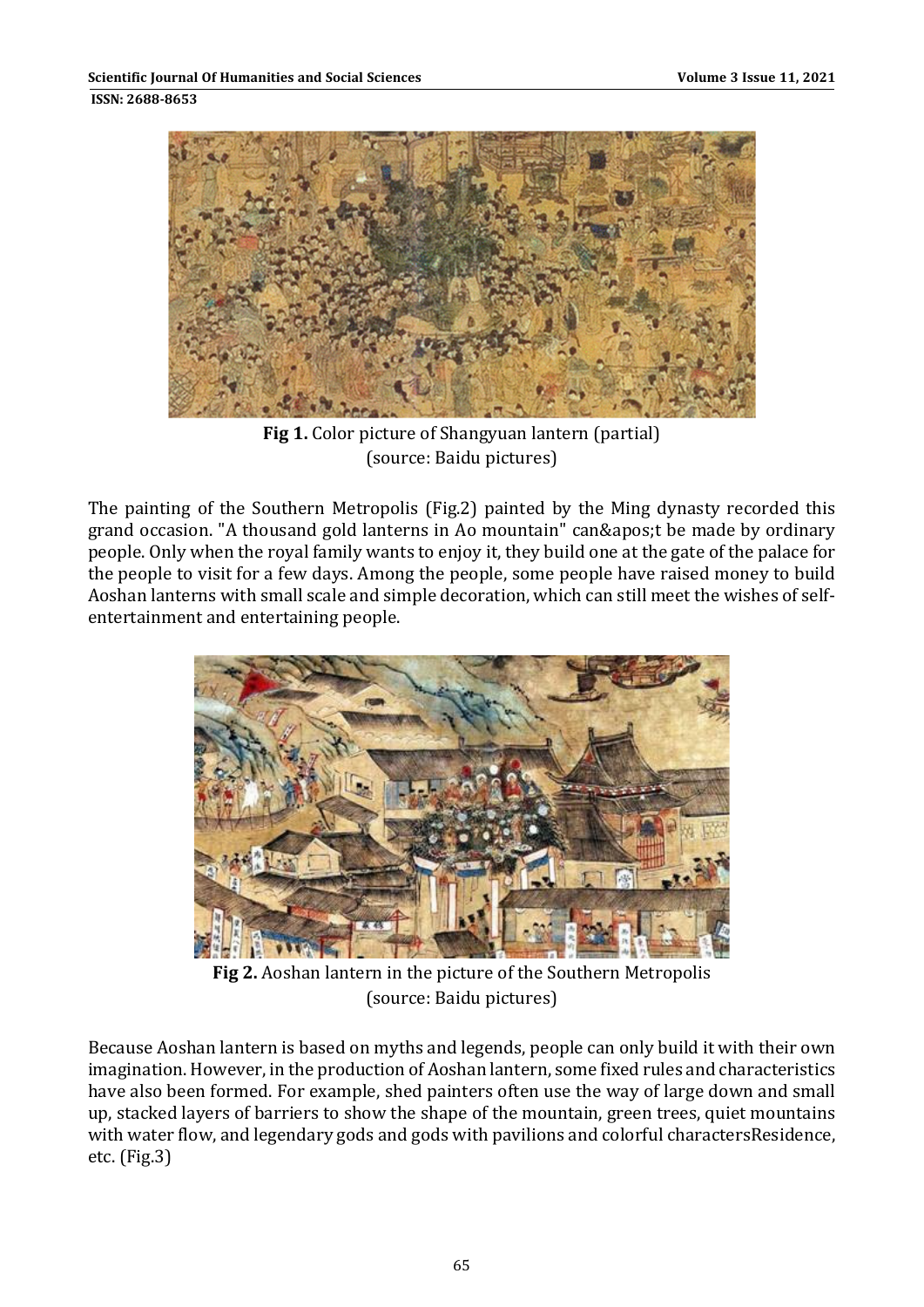

**Fig 3.** Aoshan lantern in the Lantern Festival of emperor Xianzong of the Ming Dynasty (source: Baidu pictures)

Until modern times, Aoshan lantern has always been the most spectacular lantern scene in lantern fairs all over China. All kinds of large floats in modern festival parade are the development of Aoshan lantern.

(2) Types and manufacturing technology of Dingzhou Aoshan lantern

Aoshan Lantern Festival is rich in content and has a wide variety of lanterns. According to its forms of expression, it can be roughly divided into two kinds. One is a lamp that focuses on external shape changes, such as triangle temple, Dingzhou tower, Yueming tower, fenghuo mountain, monument of loyalty and filial piety, Kuixing Pavilion, etc. the other is one with performance plots, such as Monkey King pokes a beehive, two dragons play with the Pearl, five children catch butterflies, children turn on the lights, heavenly women scatter flowers, Nezha making the sea, Five ghosts making the house,, hundred birds coming out of the cage, crane singing jiuxiao, etc.

The production of Aoshan lantern requires more than 100 people to make it with traditional folk handicrafts under the leadership of local experienced paper craftsmen and fire pharmacists. Bamboo chips, sorghum straw, rope, iron wire, cotton paper, colored paper, white cloth, gunpowder and other materials are used to create mythical characters, mountain demons, water monsters, pavilions, pavilionsBirds and animals, flowers, fruits and other shapes, all kinds of lanterns are simple and natural.

The changeable lanterns are divided into two layers, inside and outside. The lanterns inside can be folded. For example, "Dingzhou tower"It is two feet thick and more than three feet after opening. The external shape of the lantern is different from that of the foldable inner layer. It is like a magician' s magic tool, hiding the folded lantern inside. It takes the special fireworks gunpowder as the changing power. After lighting the gunpowder bound to the lantern, the outer lamp body bursts with the fireworks, and the shape of the lantern changes instantly in the gorgeous fireworksFor example, the "everything goes well" light shows a white lion. The white lion symbolizes everything goes well. (Fig.4)

(3) Characteristics and value of Dingzhou Aoshan lantern

Dingzhou Aoshan lantern is a large-scale lantern show integrating lantern and fireworks performance. In the long-term development process, it integrates the strengths of many families and forms its own unique artistic style, which is both traditional and unique.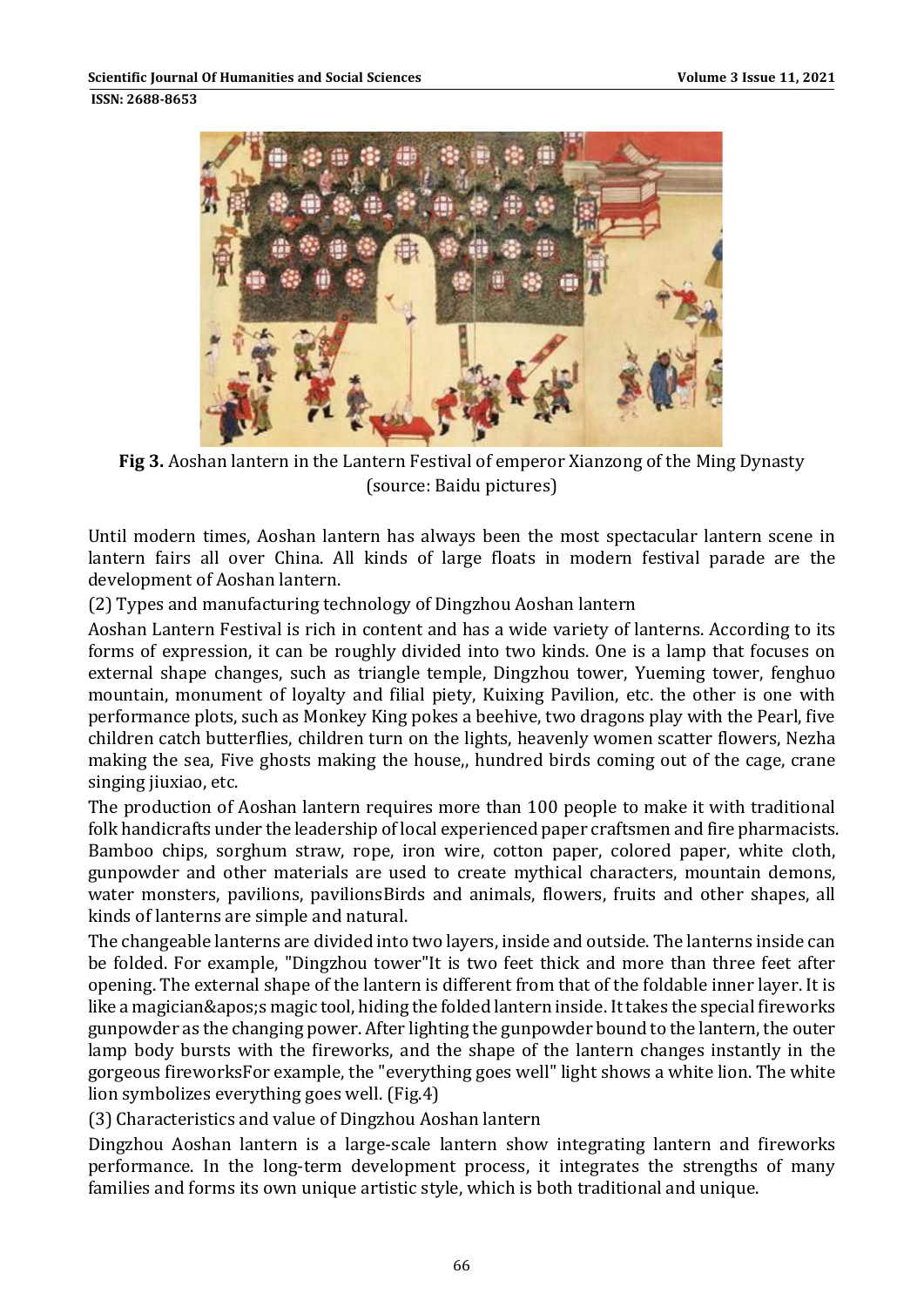

**Fig 4.** Aoshan lantern in Qinhuai Lantern Festival (source: Baidu pictures)

It retains the characteristics of people using organs for activities. At the same time, it inherits the custom of watching Aoshan lanterns on the Lantern Festival night in China for thousands of years. It integrates the folk traditional manual lantern making skills and combines with the folk traditional fireworks and firecrackers making skills. Because it is different from ordinary lanterns that can only be hung for viewing, the external shape can change instantly in the sound of fireworks or firecrackers With the ingenious combination of fireworks and lanterns, you can not only watch the lanterns, but also watch the gorgeous Festival fireworks; the form of expression is unique, with the performance nature of pull string puppets. All characters, birds and animals can not only perform activities, but also the performance content has a dramatic story; there are folk gongs and drums and folk percussion music to help perform, which not only exaggerates the festival atmosphere, but also sets off the highly skilled lantern performance. 

In short, Dingzhou Aoshan lantern shows the people's intelligence and folk customs with colorful demeanor, and shows rich national cultural connotation and charming artistic charm. It is an important part of the connotation of Dingzhou famous historical and cultural city.

#### **2.2. Tiaolong Lantern**

(1) Tiaolong lantern typically embodies the flowing Dengcai art design.

Tiaolong lantern, also known as dragon dance, is a folk entertainment integrating lantern art, dance and acrobatics. The custom of Tiaolong lantern dance is related to the totem worship of dragons in ancient China. In ancient China, people used water dragons in case of drought and fire dragons in case of flood to pray for disaster relief, good weather and good harvest in four seasons.In the Tang and Song Dynasties, "Tiaolong lantern dance was a common form of performance. In the Qing Dynasty, Tiaolong lantern dance had developed into a folk-dance art with perfect form and superb performance skills" [5]. After that, it gradually developed into a folk dance art with perfect form and superb performance skills. The static dragon dance can be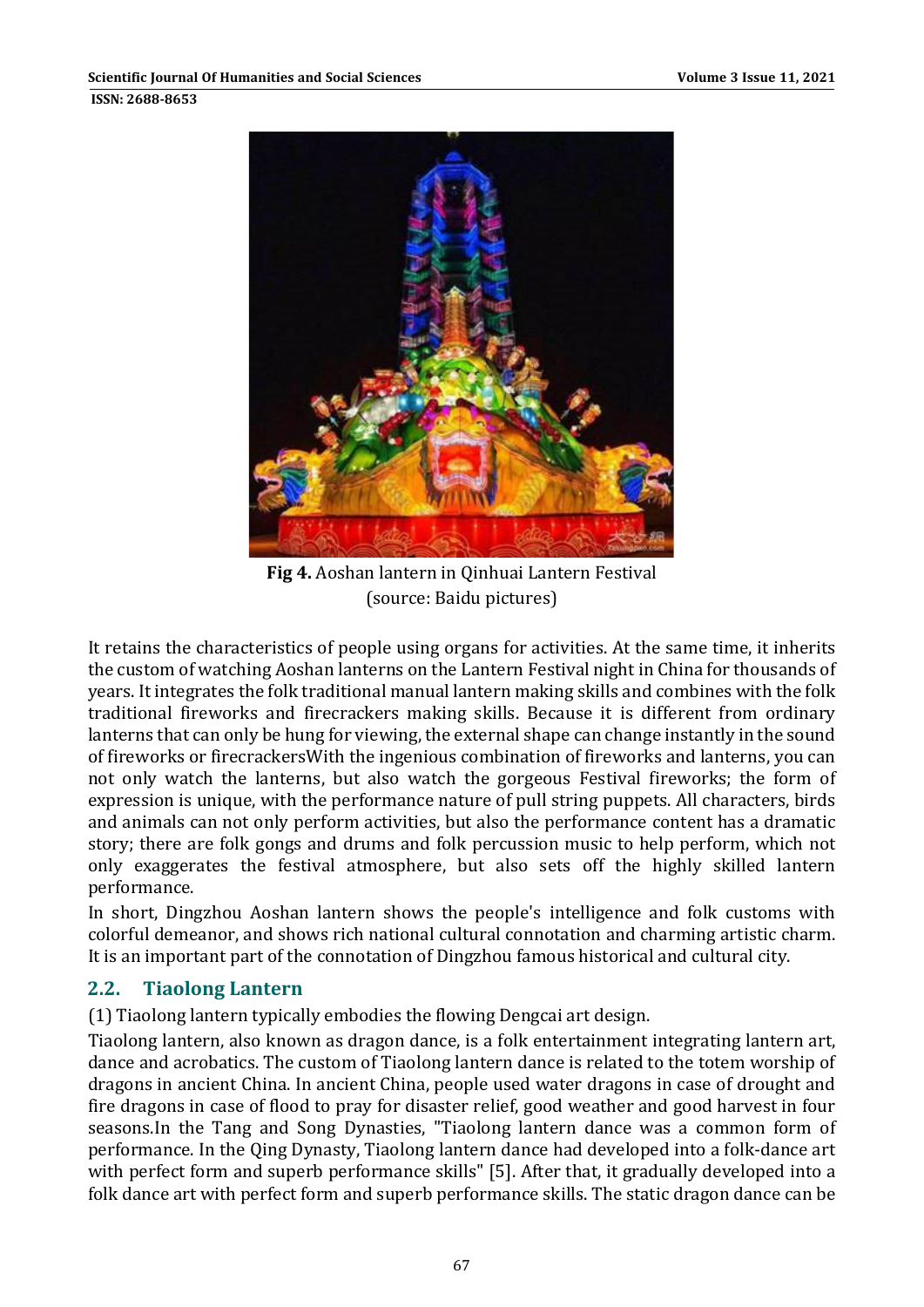described as an authentic color bar sculpture, which is such a static space sculpture. Once the candle is lit and danced, it becomes a dynamic dance drama. (Fig.5)



**Fig 5.** Dragon dance stone (Han Dynasty) (source: Baidu pictures)

(2) The artistic design of Tiaolong lantern embodies the design methods of shape, color and linear array.

In the modeling design of the main image "dragon" of the Tiaolong lantern, the image design of the dragon in various places has its own characteristics. Generally, bamboo, wood, grass, cloth, paper and other materials are used to form the appearance image of the legendary dragon. The shape of the Tiaolong lantern is complex and requires a high level of production technology. The dragon head is the difficulty of production, and the shape is complex. It is combined with round carving, plastic pasting, color binding, inlay and other process techniques to shape. In order to make the Dragon move freely, the dragon body is mostly made of soft materials, and the nodes of each section are mostly bamboo and wood frames, so that the dancing dragon is elegant and vivid, like a flowing soft sculpture. (Fig. 6)



**Fig 6.** Tongliang Tiaolong lantern (source: Baidu pictures)

(3) The color of Tiaolong lantern is eye-catching, bright and thick.

The Tiaolong lantern is usually made of bright and heavy colors. Through the use of contrasting colors with obvious contrast and the addition of gold, silver, white and other colors, the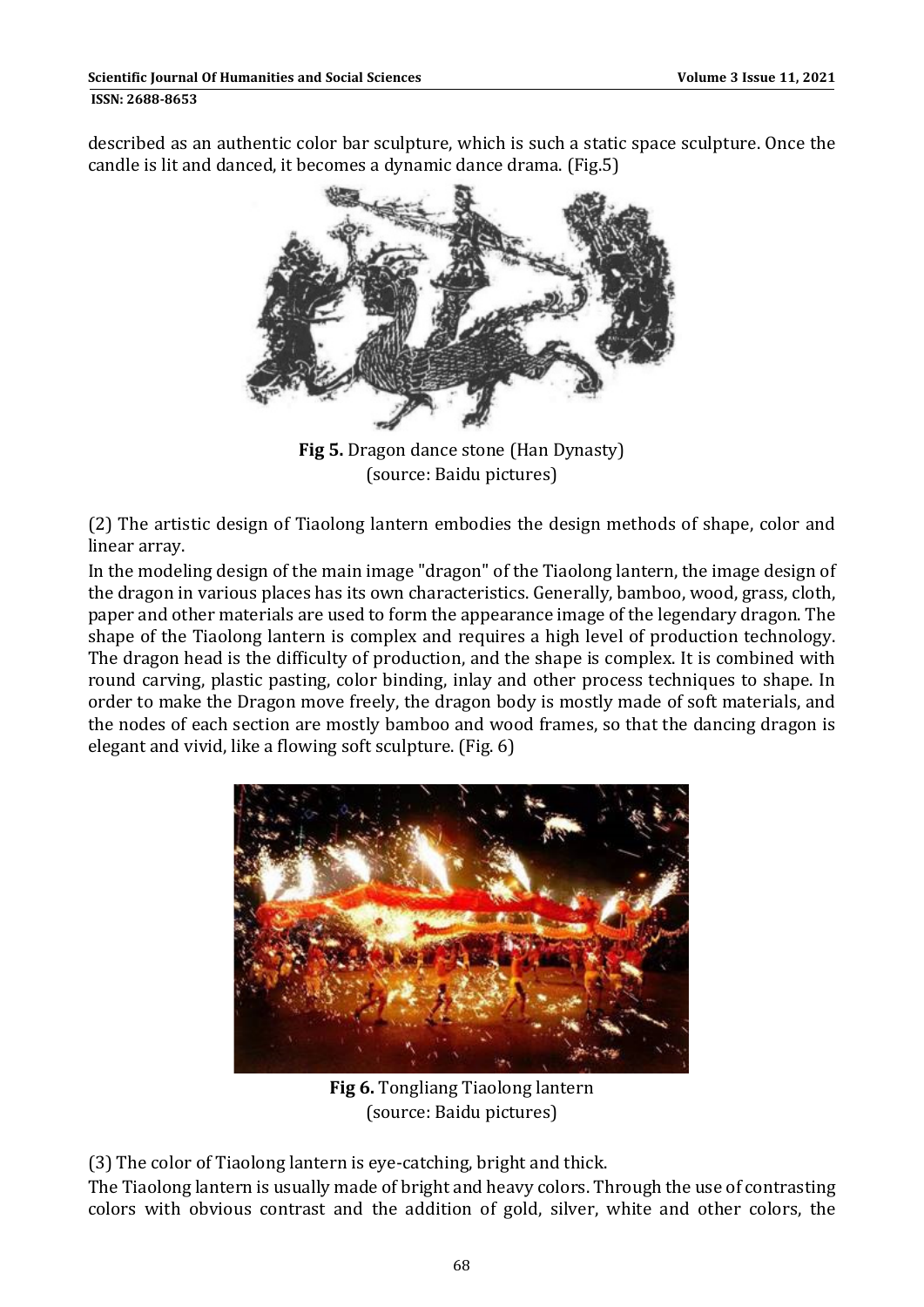**ISSN: 2688-8653** 

Tiaolong lantern looks golden and brilliant. The painting of patterns is more detailed and numerous, making the shape of the Dragon exquisite and gorgeous. After the dragon body is made, it generally does not draw eyes, so a sacred ceremony must be held. People with reputation are invited to dot the eyes of the dragonThe eyes bulge out, black and white, which is particularly prominent in the colorful environment.

(4) The shape contour of the Tiaolong lantern is smooth and round, which is easy to dance.

In terms of performance forms, there are "single dragon playing with pearls" and "double dragons playing with pearls". In the night dragon dance in southern China, lights are lit at each festival. When dancing, the lights in the dragon dance field are extinguished. At night, the dragon dance is often accompanied by fireworks and firecrackers, which is magnificent. In Jiangsu and Zhejiang, long benches are often connected from head to tail to make a "bench dragon". one person holds red silk beads and dances between two "Dragons". All kinds of dragon dances generally have a relatively complete performance program and have been handed down to this day. During the dance, the dragon shape supported by people discharges various formations, and the footwork formation forms various graphics, integrating dance and acrobatics to express the expression and posture of the Dragon incisively and vividly.

#### **3. Inheritance and Development of Lantern Dengcai Art Design**

Chinese lantern art has shown its brilliance in more than 2000 years of history. Through the evolution of the Han and Tang Dynasties, the lantern works in different periods embody the wisdom and efforts of predecessors. For this reason, the Dengcai has become a perfect and independent art form, which makes the development process of the Dengcai become a reference for the development of social productivity, social culture and aesthetics. The same time, the changes of the times and foreign cultural industries have not only brought a great impact on such a traditional culture, but also brought some social, economic and aesthetic problems to it, which have put forward new topics for the development of the traditional culture of Dengcai. Facing such a social and cultural form, we should reverse the current situation and situation of traditional culture, We must start from the most fundamental factors and strive to find a way suitable for the development of the times to make it continue to develop. (1) The formation of the Dengcai is inevitably directly related to its traditional creation thought and folk religion. The formation of the artistic form of the Dengcai is not only generated by people's aesthetic needs, but also accompanied by folk activities for the purpose of praying for a good harvest, praying for education and addition, and eliminating disasters and evil spirits. This is the artistic form of China' Dengcai from traditional gorgeous to modern gorgeousThrough the long-term creative practice and summary of the working people of previous dynasties, China' Dengcai art has become an independent and perfect folk art

category and attracted the attention of the world.

(2) The folk custom concept basis of the formation of Chinese lantern Dengcai art form is the appeal of Chinese ancestors to express utilitarian consciousness. From the basic concept of folk culture, it reflects the aesthetic appeal of Chinese people to express happiness and peace by using the expression of artistic beauty.

(3) The influence of traditional culture on the art of The formation of the Dengcai is inevitably directly related to its traditional creation thought and folk religion. The formation of the artistic form of the Dengcai is not only generated by people's aesthetic needs, determines the themes and forms that embody the connotation of the festive beauty of Dengcai. From the perspective of theme selection and application, Chinese Dengcai mostly take ancient and modern auspicious patterns, national religion and historical culture as the themes. From the perspective of metaphor and symbol of form, Chinese Dengcai are mainly based on "praying for abundant years", "praying for education and supplement"The aesthetic connotation of "eliminating